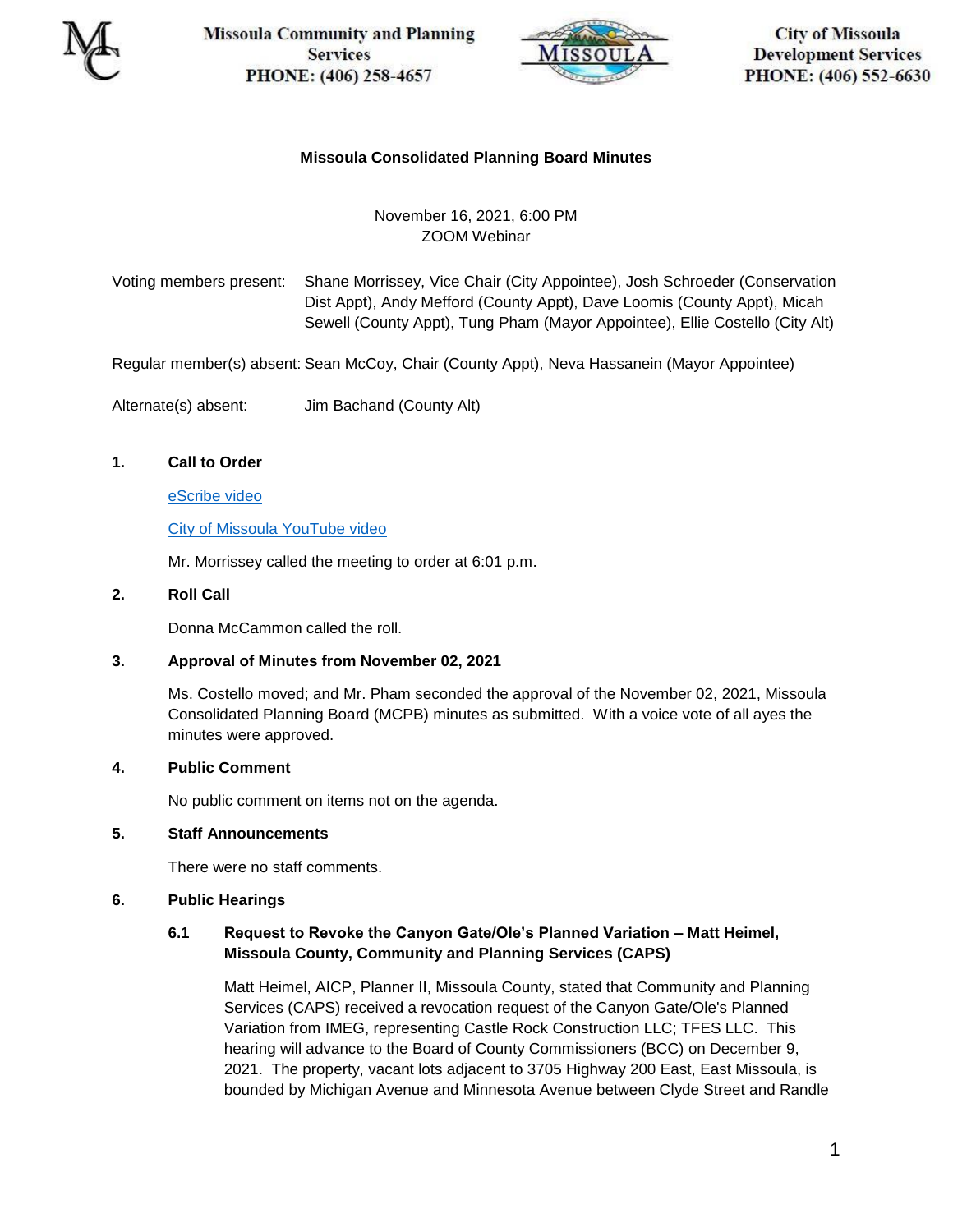Street in East Missoula, legally described as Lots 5-11 and Lots 16-26, Block 19, East Missoula Addition. An aerial image of the site location was provided.

Mr. Heimel explained that the intent statement of the C-R3 base zoning district is to provide for high density multiple-family development and limited commercial and professional office uses that would be compatible with adjoining residential uses in areas capable of being adequately served by public services.

The property is zoned C-R3 residential with the Canyon Gate/Ole's Planned Variation. Surrounding land uses and zoning are:

North: Highway / Commercial; C-C2 General Commercial

South: Residential; Un-zoned

East: Residential; C-C2 General Commercial

West: Commercial and Residential; C-C2 General Commercial

This site is designated as Neighborhood Center land use in the Missoula Area Land Use Element (2019), an amendment to the Growth Policy (2016). The Neighborhood Center land use designation is designed to be a neighborhood focal point and center of activity, providing opportunities for retail, service, and employment. Two additional goals of the Neighborhood Center are to provide services to residents within a five to ten-minute walk, and to accommodate higher intensity residential choices that contribute to countywide housing diversity.

Mr. Heimel provided background information on the Planned Variation. A Planned Variation is an amendment to particular zoning districts to provide differing standards, separate from the base zoning. The Canyon Gate/Ole's Planned Variation was adopted by the Board of County Commissioners on December 7, 2011, through the adoption of Resolution 2011-131. The intent of this Planned Variation was to provide attached housing units and has specific space and bulk requirements. The standards of the Planned Variation are intended to provide adequate yard and building area and promote an aesthetic neighborhood quality, while allowing for attached units. All requirements of the C-R3 zoning apply to the Planned Variation except for the reduced space and bulk requirements for minimum lot size, minimum lot width, and minimum side yard setbacks. Mr. Heimel displayed a slide depicting the approved development plan attached to the Planned Variation. He stated that the Planned Variation is valid only in conjunction with a specific development and landscaping plan. A development proposal may be approved for zoning compliance only if it complies with elements of the Planned Variation and the development plan.

Comparisons were made between the Planned Variation and C-R3 Zoning District

Minimum Lot Width: 40-feet in the Planned Variation; 50-feet in C-R3

- Minimum Lot Size: 4,800 square feet in the Planned Variation; 5,400 square feet in C-R3
- Side Yard Setback: Eliminated for attached housing units; C-R3 zoning district requires a minimum side yard setback of 5 feet or not less than one-third of the building height, whichever is greater.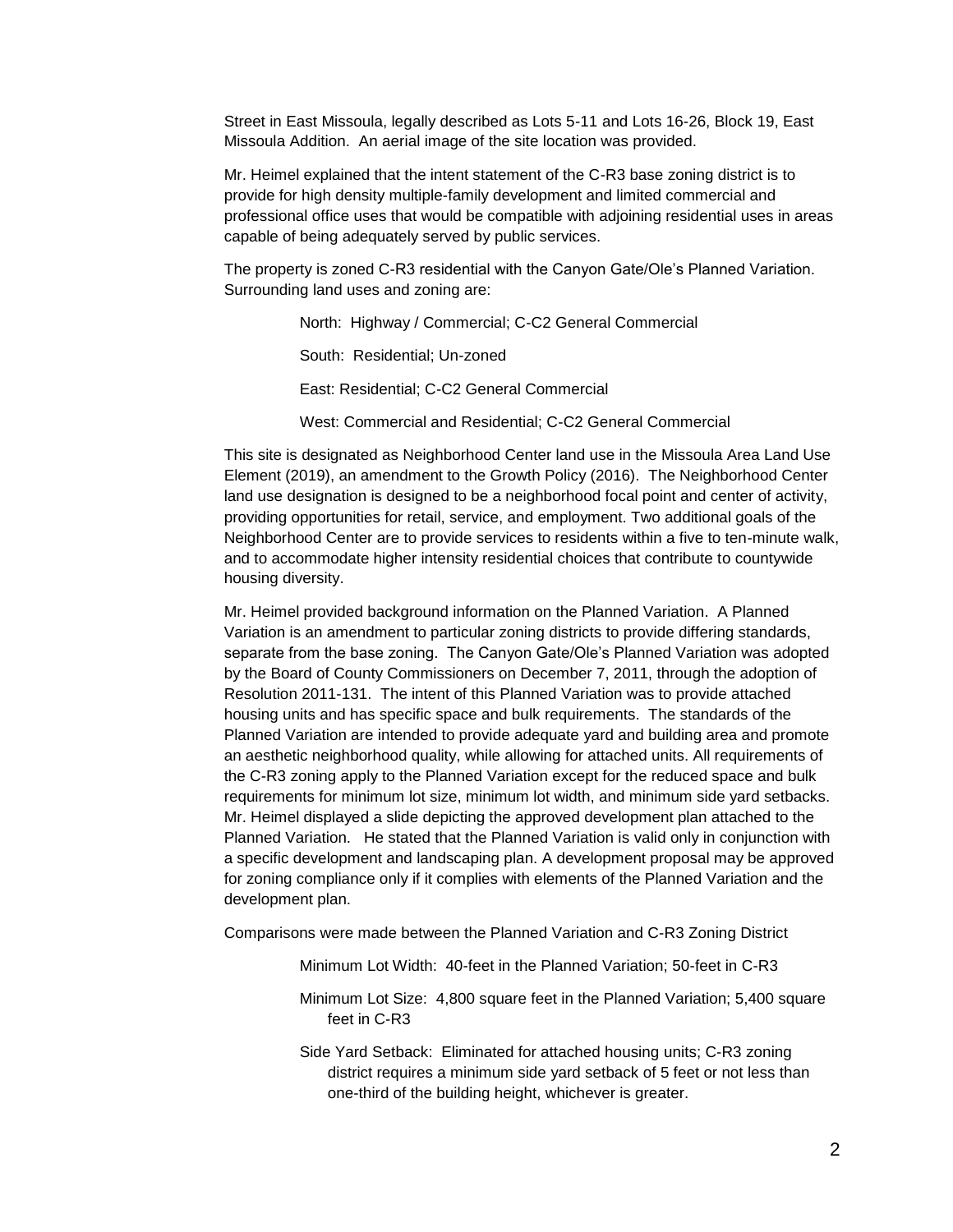- Maximum Building Height: Two-story buildings per the application dated May 2011 in the Planned Variation; 125-feet in the C-R3 zoning district.
- Residential Density: Up to 44 dwelling units per the development plan in the Planned Variation; Up to 59 dwelling units (36 dwelling units per acre) in C-R3

The applicant requested revocation of the Planned Variation with the option of developing the property up to 59 dwelling units. Revocation of the Canyon Gate/Ole's Planned Variation would result in the C-R3 zoning district and all provisions of the Missoula County Zoning Regulations being applicable to the subject property. The modified space and bulk requirements of the Planned Variation and the development plan requirement would no longer be applicable for this property.

Mr. Heimel advised board members that revocation of the Planned Variation would not mandate or condition the utilization of a specific use or site plan. Any permitted, conditional, or special exception use allowed in the C-R3 Zoning District may be pursued if the Planned Variation is revoked. He further explained that permitted uses are allowed by right, as long as it meets general design standards in chapter three of the zoning regulations. A conditional use still receives an administrative permit review, and it must meet some special design standards for particular uses as listed in chapter four of the zoning regulations. A special exception use has review criteria considered by the Board of Adjustment at a public meeting, for the final decision. He reminded board members that the findings of fact, criteria for Planned Variations, Conclusions of Law, and recommended motions are all included in the [staff report.](https://pub-missoula.escribemeetings.com/filestream.ashx?DocumentId=239970) Staff recommended approval of the request.

Public comments were received from residents of the East Missoula area objecting to the revocation request. Comments are included with the agenda.

Agency comments were provided:

- City/County Environmental Health: The project must go through sanitation review under 76-4 MCA or cite an applicable exemption.
- Montana Department of Transportation: MDT had no comments on the revocation and did provide comments regarding planning development at the site. MDT encourages no cut-through access via Michigan Avenue. In addition, the Randles Street approach with Old Mt 200/Speedway Avenue should be marked with pavement markings and the property traffic control device(s).

Mr. Heimel thanked Planning Board members for their attention and consideration.

#### **PRESENTATION BY APPLICANT'S REPRESENTATIVE** [6:17 p.m.]

Mr. Joe Dehnert, IMEG Corp, Land Use Planner, representing Castle Rock Construction LLC; TFES LLC., thanked Mr. Heimel for his detailed presentation and the CAPS staff for the recommendation of approval of the Planned Variation revocation. He displayed a slide showing the project site, which was approved in 2011, followed by an existing site photo. The project site is bounded by Michigan Avenue and Minnesota Avenue between Clyde Street and Randle Street in East Missoula. The property is currently vacant and is used to park miscellaneous vehicles and also used as a short-cut between Michigan and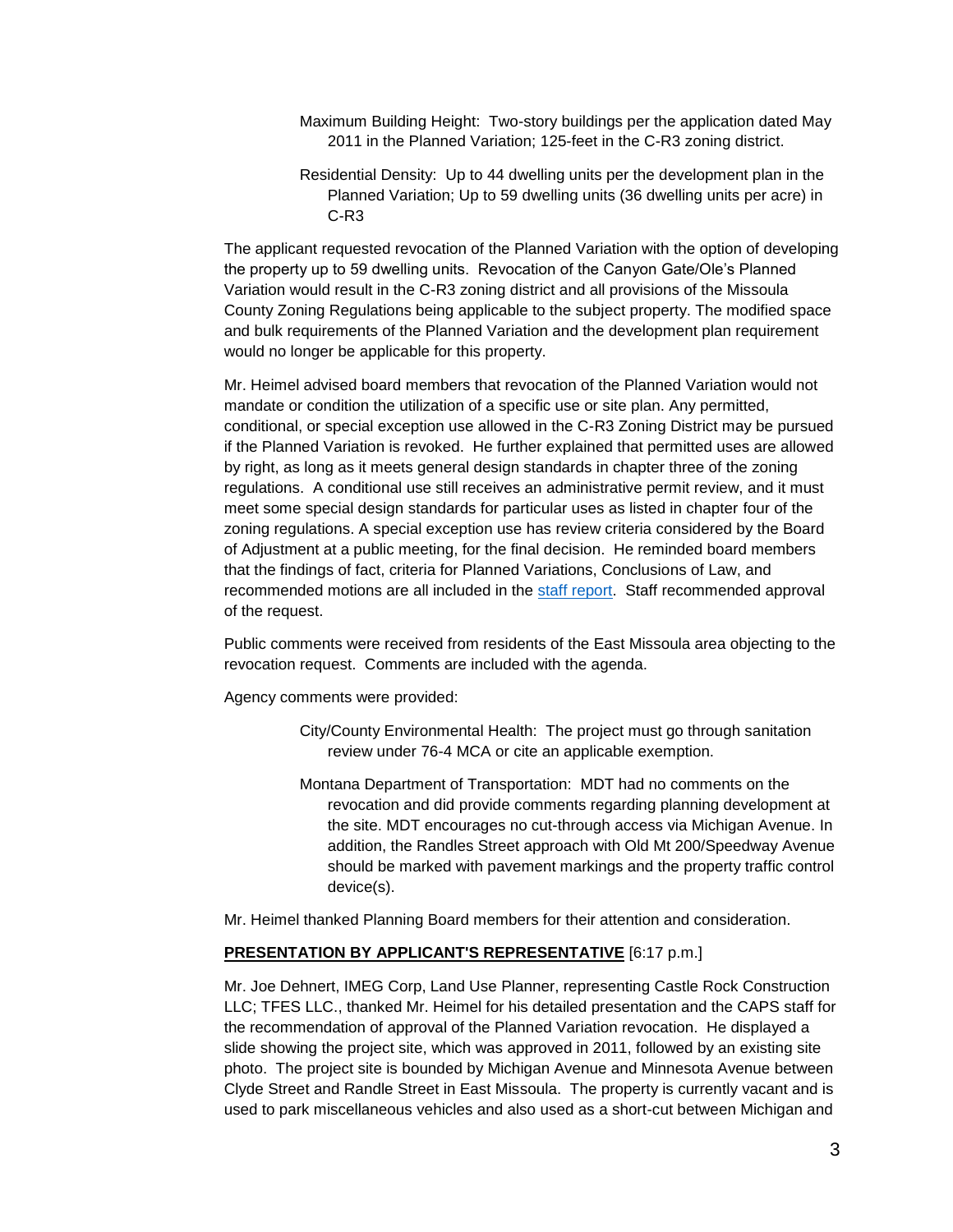Minnesota Avenues. This property is located within the Neighborhood Center per the Missoula Area Land Use Element. It is designed to be a neighborhood focal point and to provide opportunities with mix of neighborhood residential services, offices, retail, and institutional uses.

Mr. Dehnert stated that the proposed development aligns with the Growth Policy and would add more residences to the East Missoula community. Revocation of the Canyon Gate/Ole's Planned Variation would result in the C-R3 zoning district and all provisions of the Missoula County Zoning Regulations being applicable to the subject property. He stated that the proposed development plan adheres to the existing Land Use Element, and the existing C-R3 zoning regulations. It would also meet the regulations when the proposed [Missoula County Zoning Update](https://mc-zoning-update-mcgis.hub.arcgis.com/) comes to a vote in 2022. The only item the proposed plan does not adhere to now is the Planned Variation, which is why they are requesting revocation and align with the intended zoning for this area as laid out in the Growth Policy. A slide was displayed showing the existing development plan, as approved with the Plan Variation. The existing plan has three multiplex buildings allowing for a maximum of 44 housing units. The proposed development plan, as the client envisions it now is three multi-plex buildings with 59 units. Mr. Dehnert stated that change in a community can be painful, but there is potential for these vacant lots. The 2021 Housing Report for Missoula County shows an increase in demand for housing options with a significant decrease in supply. Current residents of the East Missoula community are valid in their concerns; however, he asked residents to weigh their concerns against the need for housing in Missoula County as a whole. Concerns to date have focused on neighborhood character, potential increase in traffic, alley access, visibility, light pollution, the availability of utilities, and public services. Mr. Dehnert stated that they anticipated some opposition from the public; however, future families living in this development would most assuredly voice their support.

The proposed revocation of the Planned Variation means that the applicant could develop the property with a multi-family use that is permitted in the C-R3 Zoning District. The potential exists that this area could be zoned Neighborhood Center in the future county zoning code update, which has a more flexible take on density in this area. Mr. Dehnert stated that being concerned about increased density, while waiting for the future zoning, could be in opposition to that desire.

Mr. Dehnert asked board members for their recommendation of approval of the revocation of the Planned Variation to the Board of County Commissioners.

#### **PUBLIC COMMENT PERIOD OPENED** [6:23 p.m.]

Stephanie Lemburg, Montana Avenue, East Missoula sent a written comment previously, which is attached to the agenda. She had previously provided input for the [Missoula](https://mc-zoning-update-mcgis.hub.arcgis.com/)  [County Zoning Code update](https://mc-zoning-update-mcgis.hub.arcgis.com/) and has been working with Andrew Hagemeier, in the CAPS office, on the new zoning and the Neighborhood Center designation. She does not feel the threat of denser development is great, and they are willing to take their chances. Waiting could also help them find something more suitable to the neighborhood. She is opposed to a three-story apartment building in the middle of the neighborhood, surrounded by one-story buildings. She voiced concerns that this Planned Variation revocation was too close to the time when the new county zoning is anticipated to be finalized.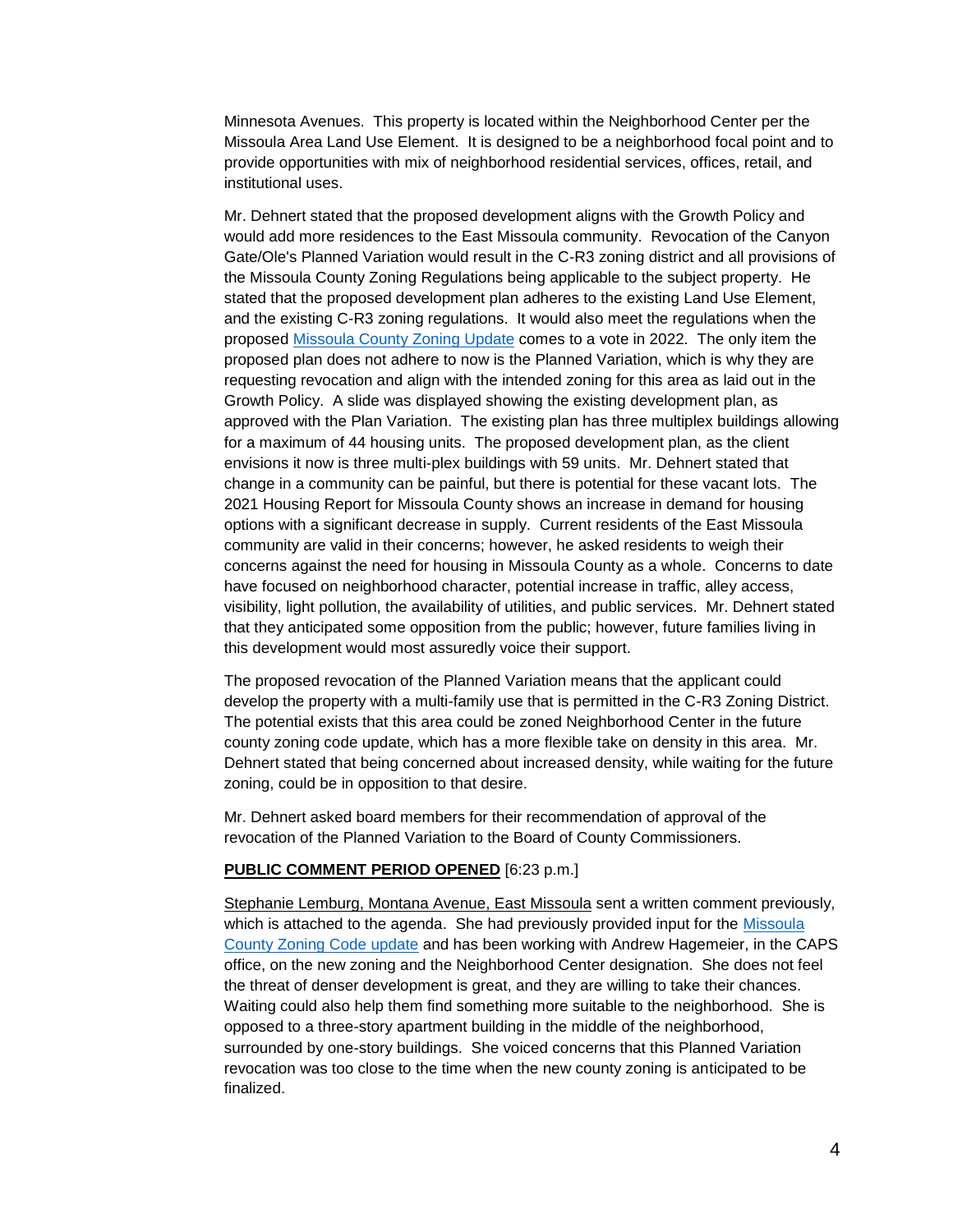### **PUBLIC COMMENT PERIOD CLOSED** [6:30 p.m.]

#### **PLANNING BOARD COMMENTS/DISCUSSION/QUESTIONS**

Mr. Loomis felt that the staff report, and comments were well done. He asked if planning staff could elaborate on how they addressed the public comments. Mr. Heimel stated that although he did not have any particular response to any one given comment, he did note the summary of comments in the staff report. He stated he would be happy to respond to any particular comment brought forward. Comments were directed towards particular uses, and he reminded board members that revocation of the Planned Variation could result in any use listed in C-R3 as an applicable potential use. Mr. Loomis asked about the 125-foot building height allowed in C-R3 and if any traffic improvements were being planned. Mr. Heimel stated that he was aware of the  $\text{East}$ [Missoula Highway 200 Corridor Plan](https://www.missoulampo.com/east-missoula-highway-200-corridor-#:~:text=The%20Corridor%20Plan%20will%20address%2cBrickyard%20Hill%20to%20Tamarack%20Road%29.); however, he was not aware of any immediate plans to install pedestrian infrastructure, such as sidewalks, on these properties. If this were to be developed, even with the Planned Variation, the current and/or potential revised code do not require off-site infrastructure improvements to sidewalks and right-of-way, which falls under subdivision review, not zoning.

Mr. Schroeder asked Mr. Heimel about key implications resulting from the revocation of the Planned Variation. He noted that density would change, up to a maximum of 59 units, and height would change, but what else would change? Mr. Heimel stated that those two items were correct; number of dwelling units and increase in height. He emphasized that any permitted, conditional, or special exception use in the C-R3 zoning district could be sought. He provided a slide demonstrating those uses in C-R3, as shown in Section 2.14:

#### Permitted Uses:

- 1. Single-family dwelling; mobile homes constructed prior to June 15, 1976, must be placed on a minimum of five (5) acres with fifty (50') foot front, rear, and side yard setbacks
- 2. Two-family dwelling
- 3. Multi-family dwelling not more than thirty-six (36) feet high
- 4. Board house
- 5. Private lodge or fraternal organization
- 6. Day care home
- 7. Community residential facility serving eight (8) or fewer persons
- 8. Agriculture, including any and all structures or buildings needed to pursue such activities
- 9. Open space land
- 10. Accessory buildings and uses

#### Conditional Uses:

1. Professional, business, and governmental office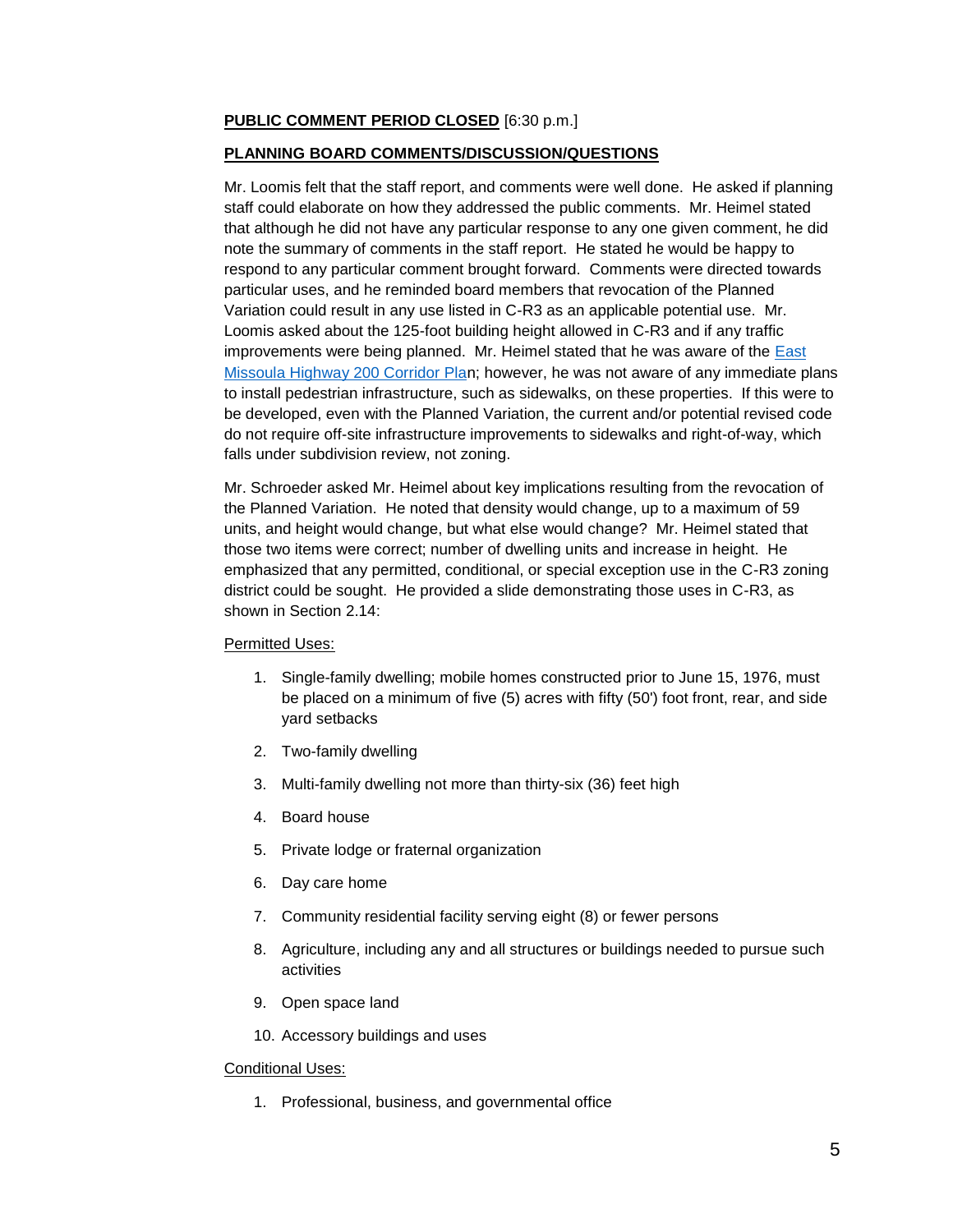- 2. Personal services
- 3. Multiple-family dwelling of more than thirty-six (36) feet high
- 4. Home occupation
- 5. Day care center
- 6. Community residential facility serving nine (9) or more persons

#### Special Exceptions:

- 1. Any of the permitted uses allowed in C-C1 districts
- 2. Parking lots of six (6) or more spaces for off-premise parking of commercial or business uses
- 3. Eating establishments, except drive-in and drive through restaurant establishments
- 4. Residential mini-warehouse
- 5. Public and quasi-public buildings and uses
- 6. Public utility installation
- 7. Seasonal commercial and temporary uses

Mr. Schroeder noted that the existing zoning does not allow for much mixed used development. Neighborhood Center is aimed at trying to provide a neighborhood focal point and center for activity, opportunities for retail, service, and employment. Mr. Heimel confirmed that professional services and businesses are allowed as conditional uses in C-R3., and any permitted uses allowed in C-C1 districts would be allowed as a special exception. Mr. Heimel stated that retail is not a Conditional Use but could be considered as a Special Exception.

Mr. Pham asked if the current Canyon Gate/Ole's Planned Variation had a building height limitation, other than two-stories. He shared Mr. Schroeder's concern that C-R3 has limited opportunities for mixed use development. Mr. Heimel stated that the resolution that adopted the Planned Variation did not explicitly identify building height; however, it does apply development to that specific development plan, which was for the 44-unit attached housing. Going back to the application, and associated documents, renderings were for two-story in height. To comply with the development plan, it would need to be a two-story building to meet what was described in the resolution. Mr. Pham stated that in 2011 a very specific development plan was tied to the Planned Variation; he asked if the objections being heard today were directed toward the current proposal, and not to the zoning as a whole. Mr. Heimel stated that this was correct.

Ms. Costello asked if staff knew the proposed future zoning for this property when the county's zoning code update is approved. Mr. Heimel stated that the [public working draft](https://mc-zoning-update-mcgis.hub.arcgis.com/pages/zoning-code) has been available for review and study since its' release on May 18, 2021. It can be accessed by anyone at: [https://mc-zoning-update-mcgis.hub.arcgis.com/.](https://mc-zoning-update-mcgis.hub.arcgis.com/) Mr. Heimel noted that the draft currently proposes a zoning district called "NC", for Neighborhood Center. Ms. Costello asked why the developer might desire to move ahead prior to finalization of the zoning code update, does this proposed plan not explicitly fit into the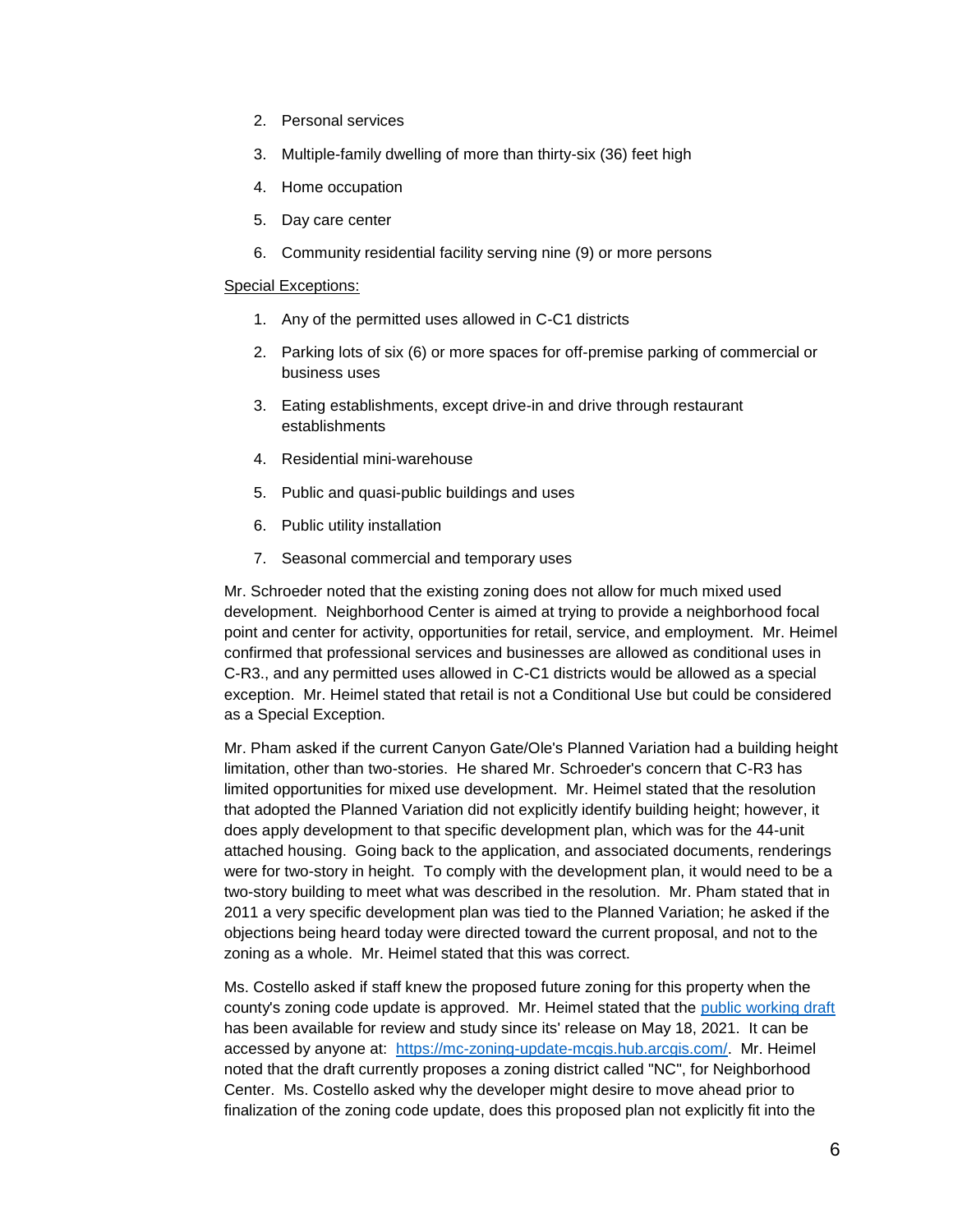rezone, or is it a timeline issue? Mr. Dehnert stated that if the Planned Variation is revoked it will open up the C-R3 zoning and all permitted, conditional, and special uses. The plan they presented is the preference of the property owner, although this is still subject to change as they still need to go through zoning compliance, and the review processes. The Neighborhood Center designation is more flexible, so if they were to wait until the property receives that designation in the zoning code update, it would have different options and availabilities and may allow for a denser development of this area. The developer would like to provide housing in the near future, as there is an immediate need. The project could be delayed 6 to 12 months if they waited for passage of the updated zoning code, and already it is projected that 18 months could pass before the approval process is complete. Ms. Costello asked what the process would look like if the project was not approved prior to the approval of the zoning code update. Mr. Dehnert stated that projects that are approved under existing zoning are vested for compliance with the zoning at the time of approval. If the project is approved prior to the zoning code update, it will move forward with CR-3, if it remains unapproved then it would need to comply with the new zoning. Mr. Heimel stated that, in general, that is how vesting works with zoning compliance permits.

Mr. Mefford felt that revoking the Planned Variation brings the base zoning closer to CR-3 and will provide more diversity. If the Neighborhood Center does come to fruition, it will be in even greater alignment. He asked about the existing zoning [map](https://pub-missoula.escribemeetings.com/filestream.ashx?DocumentId=239971) in the application documents in the agenda packet. He asked if the highlighted area was to call out the site, or to call out the zoning since it is surrounded by C-C2 and some C-R3 also shows up. He asked staff to confirm that the underlying zoning is C-R3. Mr. Heimel stated that C-R3 is correct. Mr. Mefford asked about the binding nature of the Planned Variation, and if it remains with the property even through potential sale of the property. Mr. Heimel stated that Mr. Mefford was correct; the Planned Variation runs with the land. Mr. Mefford noted that he did not see any comments from the East Missoula Community Council. Mr. Heimel stated that he did not receive a comment directly signed by the East Missoula Community Council, although he sent them a request for comments during the agency notification process. Individual members of the council may have provided comments, but nothing signed directly by the East Missoula Community Council.

Mr. Schroeder asked for historical context of the Planned Variation. Secondly, would the current Planned Variation cease under the new zoning. Mr. Heimel stated that the Planned Variation would be considered a legacy district, so would be carried over if not revoked. Since this property is owned by one party they could opt to be rezoned, if so, the Planned Variation would cease. Mr. Heimel stated that the application from 2011 cited demand for apartment buildings at that time. In reviewing the minutes from those hearings, the intent seemed that a Planned Variation would establish the planned apartments on lot lines that would comply with the zoning. The East Missoula Addition has lot sizes that are legal non-conforming, created prior to the zoning, and are smaller than what the base zoning allows. While not explicitly stated in the document, the intent may have been to avoid future situations regarding zoning non-conformities if they were intended to be used as townhomes or condos, although at the time they were considering only rentals.

Mr. Sewell asked if the Planned Variation was implemented because C-R3 zoning did not allow attached units at the time. Mr. Heimel stated that the base zoning did not change, the Planned Variation was going to create a situation where non-conformities were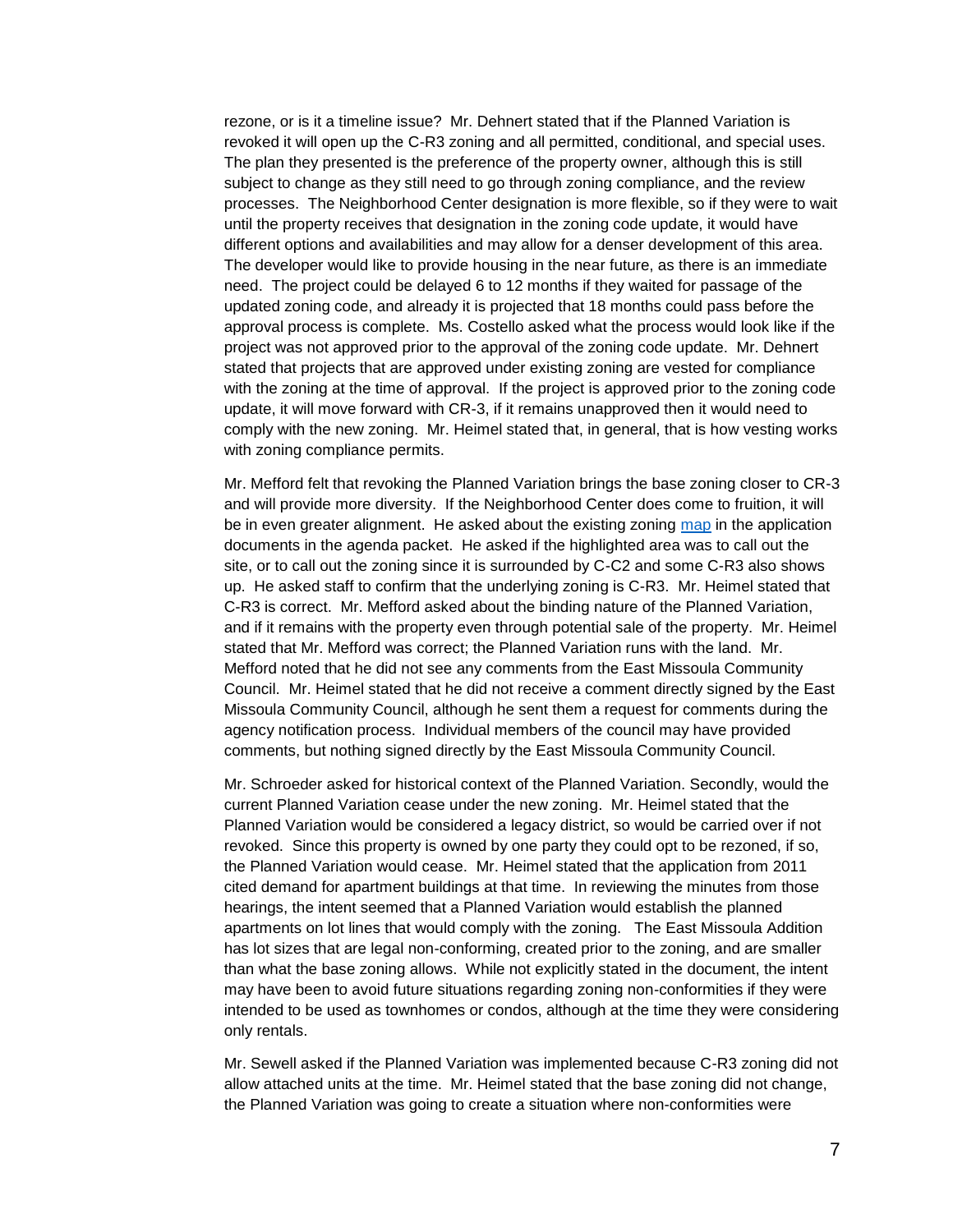eliminated, so that the minimum lot width and size would conform to zoning. With the Planned Variation came a re-zone. The area had been historically C-C2, then C-R3, and then the Planned Variation was adopted with the intent of modifying space and bulk requirements. Mr. Sewell asked for confirmation that the Planned Variation was for this parcel only. Mr. Heimel confirmed that the Planned Variation is specific to this described lot.

Mr. Loomis voiced that removing the Planned Variation and falling back to the original C-R3 would make this property even less conforming to the Growth Policy designation of Neighborhood Center. He felt he could not support going back to the original zoning as he feels it moves the property further from the goals of the Neighborhood Center designation.

Mr. Morrissey asked if the Planned Variation had a specific site plan, inclusive of sidewalks, and building height, as represented in the rendering. He asked that if by revoking the Planned Variation the community would be getting less in terms of site infrastructure in the form of sidewalks. Mr. Heimel stated that it was not immediately clear if the sidewalk features depicted on the rendering were on or off-site. Mr. Dehnert explained that there are improvements in the new proposed development plan, generally there would need to be a landscaping plan, a boulevard plan, ADA ramps, and frontage improvements would be required by public works. Mr. Morrissey asked if the onus of putting sidewalks around the site for public use was on the developer. Mr. Dehnert stated that in his understanding, yes, the on-site proposal for sidewalks and landscaping plans would be provided by the developer. Mr. Morrissey noted that there were not a lot of agency comments and asked if there were any concerns regarding water and sewer. Mr. Heimel confirmed that he did not receive agency comments specific to water and sewer. The project will need to go through sanitation review. Montana Department of Transportation commented on approaches. Mr. Heimel clarified that although on-site sidewalks will be provided by the developer, zoning cannot require off-site infrastructure improvements, such as sidewalks. Zoning can mandate building height but cannot mandate sidewalks within the right-of-way as shown on a detail plan nor would this be required with the current development plan. The City of Missoula may have mechanisms to require sidewalks, but this is not triggered when applying for a permit in the county. Mr. Heimel stated that subdivision review has mechanisms to review street and sidewalk improvements, but no such off-site improvements can be mandated by zoning regulations.

Mr. Schroeder asked for clarification on the maximum building height; was it 36-feet or 125-feet in the C-R3 zoning? Mr. Heimel supplied that in the C-R3 district any building can be constructed, up to 125-feet; however, multi-dwelling buildings have a distinction on whether it is a permitted use or a conditioned use. If the multi-family building is going to be no more than 36-feet then it is permitted; however, once it exceeds 36-feet there are extra design standards in chapter four, but it could go to 125-feet. Side setbacks would then be approximately 42-feet, as it needs to be one third of the building height. Mr. Dehnert reminded Planning Board members that whatever development moves forward at this location, if the Planned Variation is revoked, it will need to comply with the Fair Housing Act. In compliance with the Fair Housing Act access to the public way must be included. In that case, additional improvements will be required.

#### **MOTION MADE BY MR. SEWELL, SECONDED BY MR. PHAM.**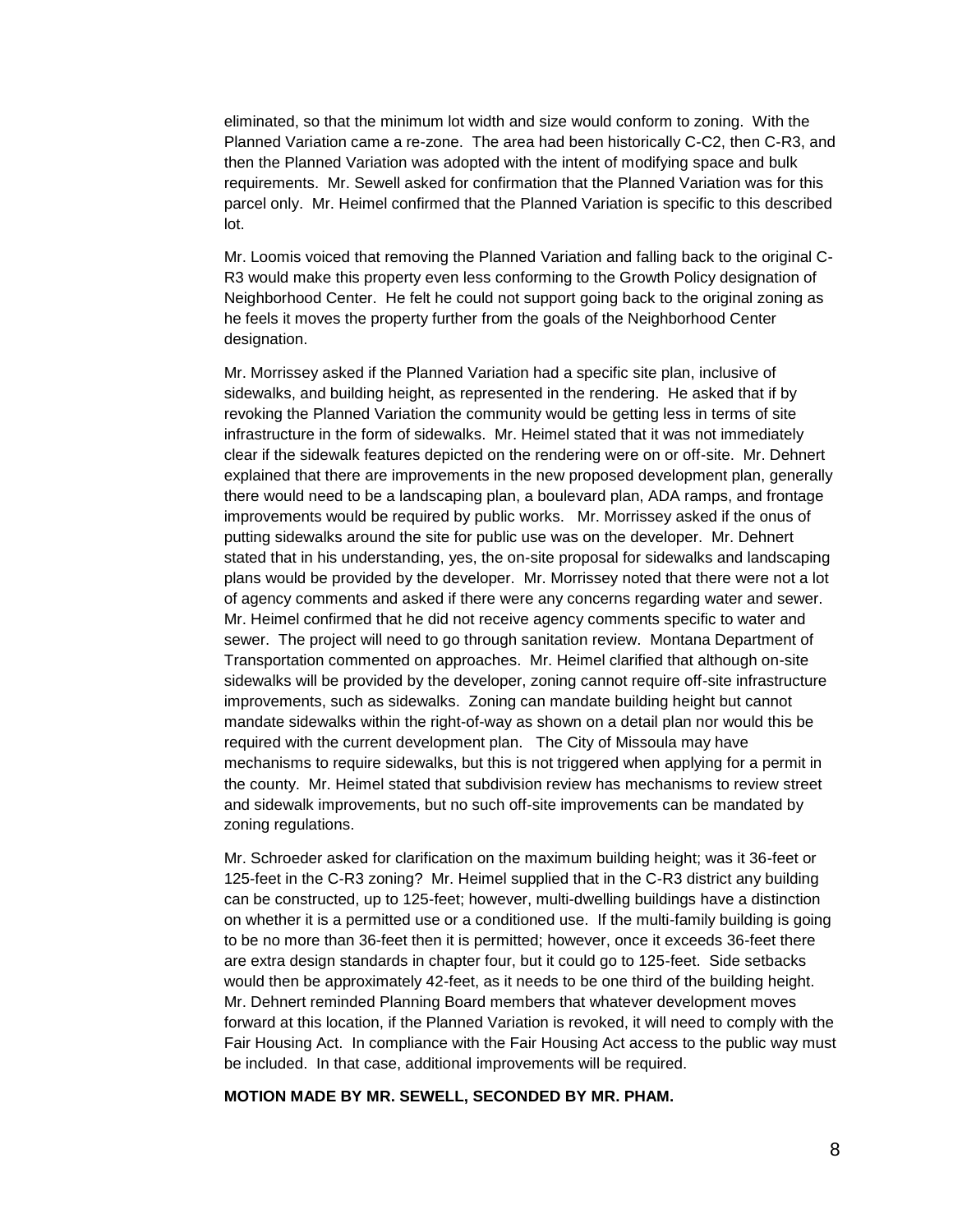#### **DISCUSSION ON THE MOTION**

Mr. Schroeder felt that revocation of the Planned Variation would allow for greater flexibility to develop a project more in line with the Neighborhood Center designation. The site plan and development plan are 100% residential, and it only provides for the potential for that outcome. It also allows the developer to go to 125-foot with 59 housing units and not deliver on the neighborhood center vision for this area. He is inclined to support the motion but urged the developer to consider the meaning of having a Neighborhood Center designation, which is mixed use, to provide services, a center of activity, and opportunities for retail, service, and employment.

Ms. Costello agreed with Mr. Schroeder's comments on being a Neighborhood Center.

Mr. Loomis felt neither plan bodes well for the community of East Missoula, but at least they know what they are getting with the Planned Variation. He believes C-R3 is inconsistent with the Growth Policy and will never get this property into being a Neighborhood Center. He voiced disapproval of the proposal and the motion.

Mr. Schroeder stated that his understanding is that the intent of the C-R3 zoning district is to provide for high density multi-family development and limited commercial and professional office uses. He asked Mr. Heimel if that was a correct interpretation of C-R3. Mr. Heimel stated that it is a correct summary of the intent.

Mr. Loomis stated that taking away the Planned Variation gives any developer, including this one, the opportunity to build something even more inconsistent with Neighborhood Center. After reading the comments from the residents of East Missoula, Mr. Loomis stated he felt that C-R3 moves this property further from the goal of Neighborhood Center.

Mr. Schroeder felt that the project offered the potential to get closer to Neighborhood Center, based on the new development plan, although the potential exists to go either way.

Ms. Costello recognized the need for more housing units; the increase from 44 housing units to 59 housing units did not seem excessive, although she understands the comments from the residents. The residents are proactively giving input on the county zoning code update, and are part of that process, which needs to be taken into account.

Mr. Sewell was undecided, but stated he was inclined to support the revocation of the Planned Variation. The Planned Variation was put in place ten years ago, it is very restrictive in design, and has no capacity to be updated. Keeping the existing Planned Variation in place leaves a roadblock.

Mr. Schroeder found it interesting that nothing had been done with the proposed 44 housing units in the ten years since the Planned Variation was put in place.

Mr. Morrissey asked about the zoning in 2011, when the Planned Variation was adopted, and this property went from C-C2 to C-R3. Mr. Heimel stated that was correct. Mr. Morrissey asked if there was any consideration in bringing this back to the pre-2011 zoning of C-C2. Mr. Heimel stated that there was a re-zone request to go to C-C1 the summer of 2020; that request was subsequently denied. Mr. Morrissey stated that he was inclined to support the motion although he hears Mr. Loomis' and the community's concerns. The underlying C-R3 opens development potential to make this a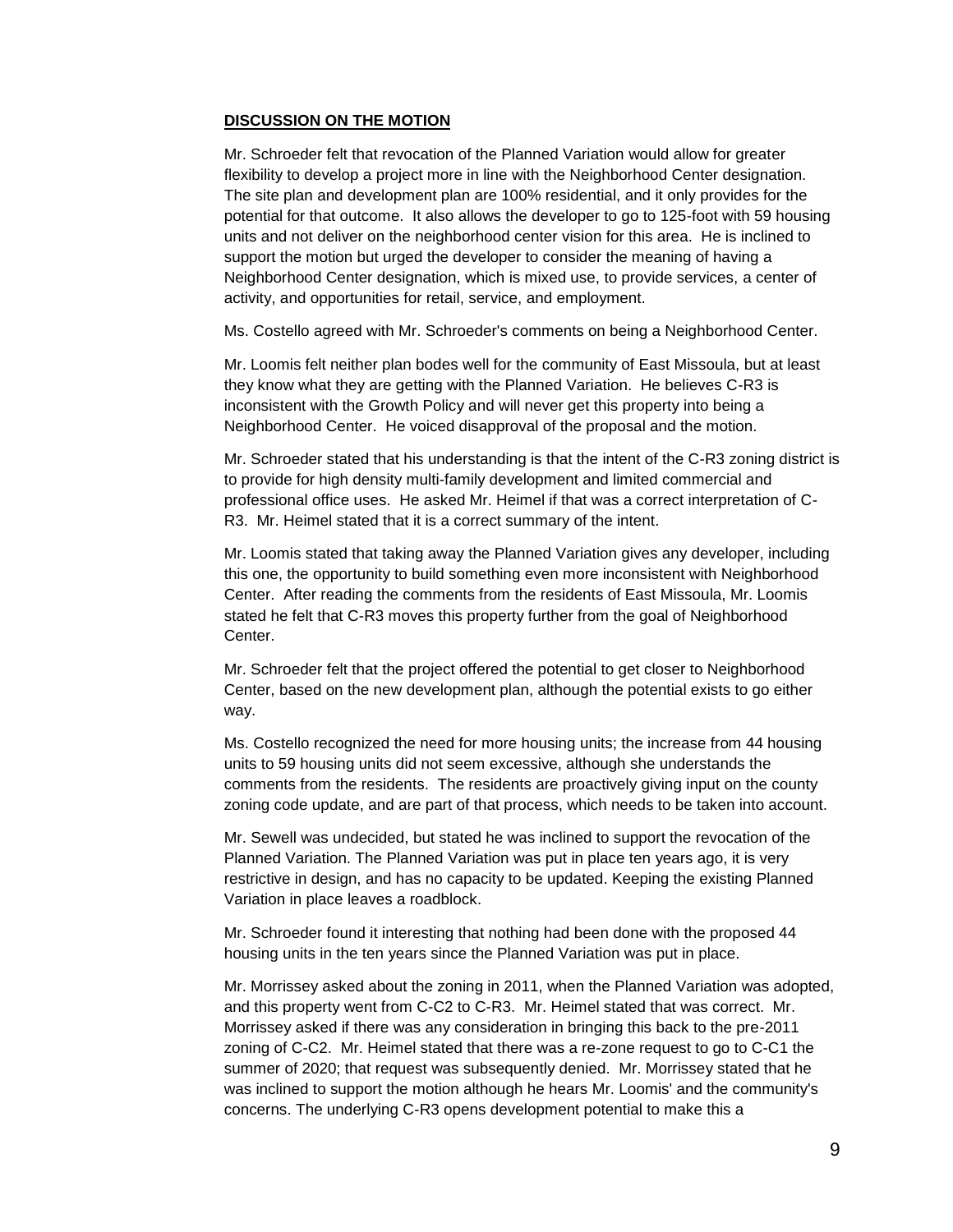Neighborhood Center and if the developer does not get started with the project immediately it could be impacted by the county's zoning code update.

**Moved by:** Micah Sewell **Seconded by:** Tung Pham

THAT the request to revoke the Canyon Gate/Ole's Planned Variation be approved, based on the findings of fact and conclusions of law contained in the staff report.

AYES: (6): Shane Morrissey, Josh Schroeder, Andy Mefford, Micah Sewell, Tung Pham, and Ellie Costello

NAYS: (1): Dave Loomis

ABSENT: (2): Sean McCoy, and Neva Hassanein

**Vote results: Approved (6 to 1)**

# **6.2 Consideration of the West Broadway Gateway Master Plan as an amendment to the Downtown Missoula Master Plan and as an amendment to the City Growth Policy - Annette Marchessault with MRA (City)**

Rob Piatkowski, Town Planner and Urban Designer, Dover Kohl and Partners (DKP), stated that they were engaged as the planning consultant to lead the West Broadway planning effort. DKP led the downtown Master Plan update, and the recently completed North Riverside Parks and Trails Master Plan. Missoula Redevelopment Agency (MRA) contributed \$40,000 in funding for this project and the remaining \$25,000 came from a Big Sky Trust Fund Planning Grant.

The Steering Committee was made up of:

- Business/Property Owners
- City Administration
- City Council
- Community Planning, Development & Innovation
- Dover Kohl and Partners
- Missoula Business Improvement District
- Missoula Economic Partnership
- Missoula Redevelopment Agency
- Montana Department of Transportation
- NS/WS Neighborhood Council

They met with many stakeholder groups:

- Business/Property Owners within the Study Area
- Business/Property Owners adjacent to the Study Area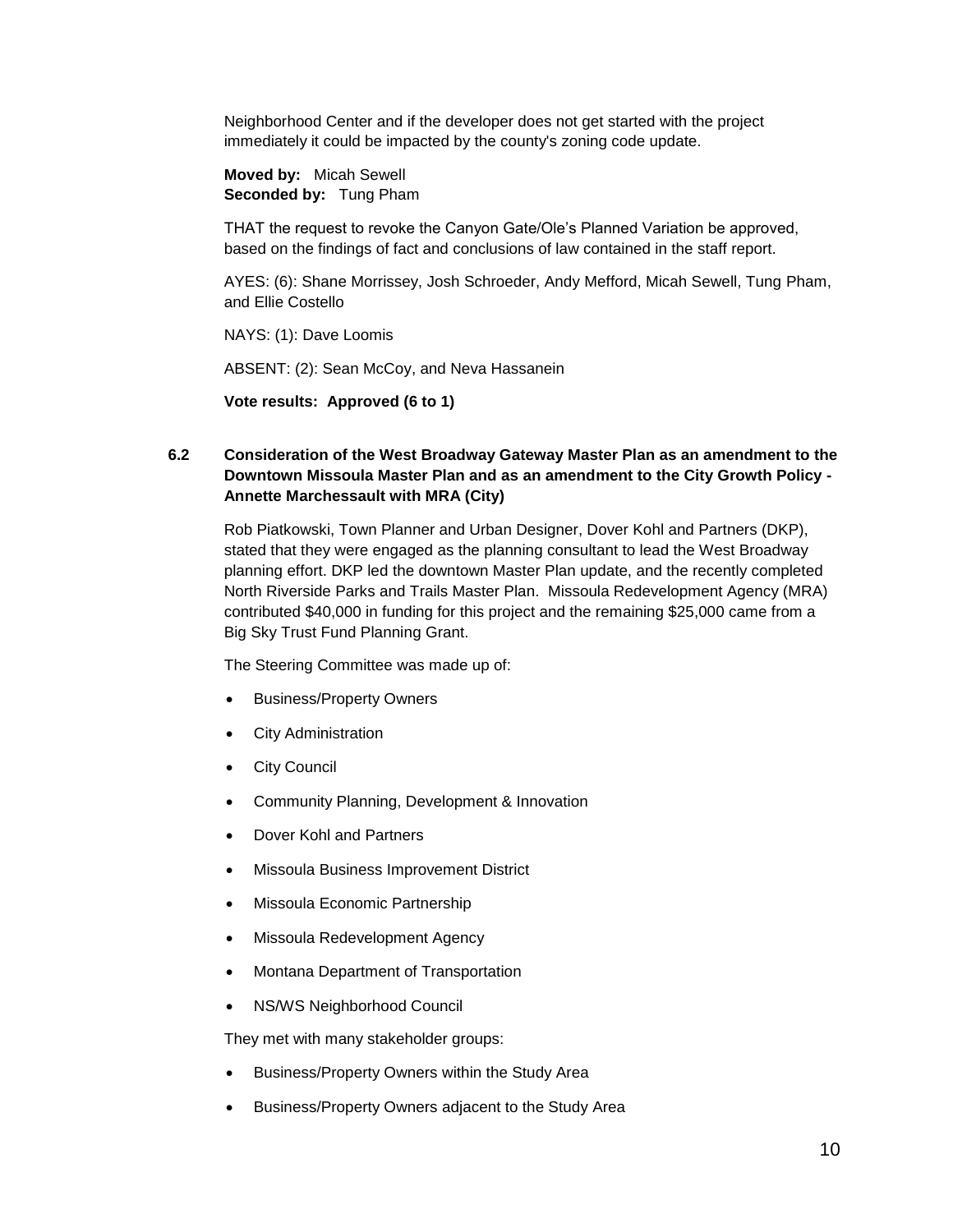- **Developers**
- Educational and Social Services
- Financial Institutions
- Housing Advocates
- Neighborhood Residents
- Technical Parks & Environmental
- Technical Transportation & Public Safety

Mr. Piatkowski provided a slide depicting the community planning and outreach process, which began in February 2021.

The *Envision West Broadway Final Draft Community Master Plan* grew out of the 2019 Downtown Missoula Master Plan update. The West Broadway plan area was identified as 15 acres bordered by West Broadway Street to the north, North California Street to the east, Russell Street to the west, and the Clark Fork River to the south. This area is less than one mile from downtown. Since completion of the Downtown Plan in 2019, several events occurred that elevated the importance of having a more detailed plan for the West Broadway area. The south side of the Russell/West Broadway Street intersection was completed; the City purchased the Sleepy Inn and two other small properties in the area; the City put in place a strategy to move the Missoula Water facilities to another location; the area was included in Missoula's only Opportunity Zone.

Five "Big Ideas" form the key recommendation of this plan. The five ideas came from community members, residents, businesses, and stakeholders, although specific details may change as the plan is implemented, the "Big Ideas" should remain intact. Mr. Piatkowski provided a summary for each of the five items.

- 1. Build the next great Missoula Neighborhood Center
	- 2. Be a good neighbor and respect local businesses currently on site
	- 3. Connect to the river and complete the path system.
	- 4. Help solve housing and commercial space affordability issues
	- 5. Create a unique entry experience to urban Missoula

Mr. Piatkowski explained each of these ideas, which are listed in full detail in <https://www.envisionwestbroadway.com/report> . Some of the key features are creating a new main street and public square perpendicular to West Broadway Street. Mr. Piatkowski stated that this would provide a connection from the residential westside neighborhood to the north. It would break up the large Missoula Water block into smaller blocks and create new frontages for residences and businesses. He pointed out that West Broadway Street is a state road, and the city has minimal influence over it; however, the city would have complete control over this new street/public square perpendicular to West Broadway. It is envisioned that the entire new main street and public street could be closed off for special events. Street sections were reviewed, and how these could be retrofitted by adding green infrastructure and traffic calming on-street parking.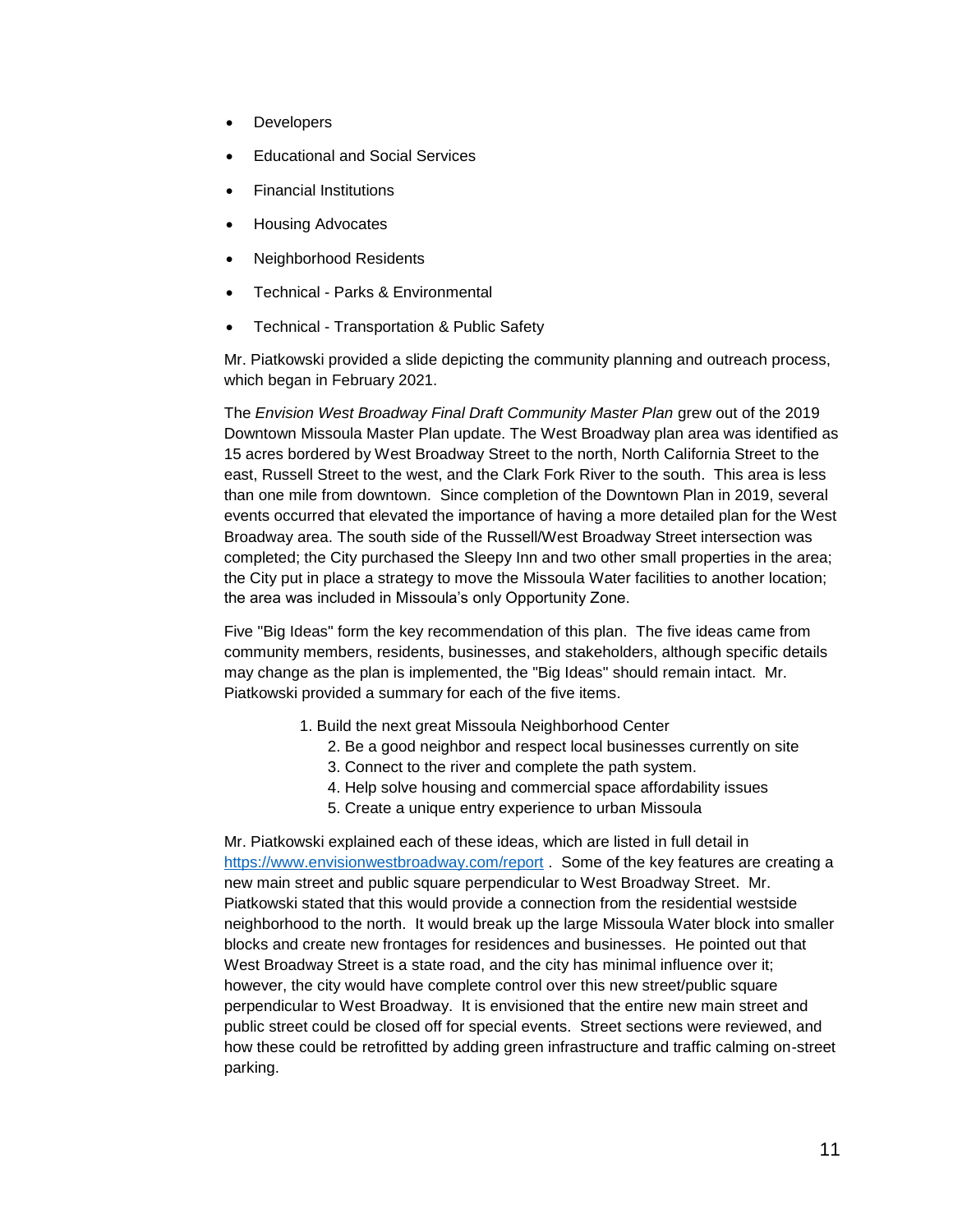Mr. Piatkowski stated that there already great businesses along the north and south sides of Broadway Street and within the planning area. The plan will make the option of redevelopment to all property owners within the site but also allow local and existing businesses to remain if they so choose. The plan recommends a "long green" from West Broadway Street to the Clark Fork River, as Mr. Piatkowski displayed slides of multiple viewpoints, amenities, and retail spaces. He stated that because the city has taken control of the easement for the Flynn-Lowney ditch there are new opportunities to reimagine that space. The plan recommends low impact development (LID) and offers toolkits to guide green infrastructure placement. Bike-ability and sustainable practices were covered in the [report,](https://www.envisionwestbroadway.com/report) and briefly touched on at the meeting.

Mr. Piatkowski emphasized that "Big Idea 4 - Help Solve Housing and Rental Space Affordability Issues" was one of the most important parts of the plan. He provided a snapshot on affordable housing: The median home price in Missoula in 2011 was \$200,000, and in 2021 it is \$419,535. The plan recommends a series of strategies for addressing affordable housing. Mr. Piatkowski stated that a large portion of the site is owned by the City of Missoula, giving the city control over future development. Strategies toward creating affordable housing: 1) Zoning and Planning, 2) Impact Fees, and 3) Finance and Funding.

Mr. Piatkowski stated that leveraging the city owned land, including Missoula Water Company, and the Sleepy Inn Site, are essential in creating affordable and market rate housing in this area. The plan recommends partnerships: 1) Public-Private Partnerships or Joint Development, 2) Partner with Non-Profit developer and/or Community Land Trust (CLT) or 3) Coordinate with Missoula Housing Authority. Strategies for tenant support and assistance were provided: 1) Expand the Housing Choice Voucher Program, 2) Protect Existing Residential Tenants, and 3) Limit Short-Term Rentals. The plan recommends affordable housing income targets based on a percentage of area median income (AMI), which is the annual income earned by a typical household in the Missoula area. The Plan recommends 18 to 25 units (35%) for households earning up to 30% of AMI, 18 to 25 units (35%) for households earning between 30% and 80% of AMI, and 14 to 20 (30%) units for households earning between 80 and 120% of AMI.

Big Idea Five is to "create a unique entry experience to urban Missoula". Mr. Piatkowski presented slides depicting recommended intersection improvements. An illustrative plan slide, with phases, was presented depicting the potential future build-out of the West Broadway area. He stated that the plan calls for 20,000 to 30,000 square feet of leasable spaces for retail and restaurant establishments, which translates to between eight and 15 shops, stores, and cafes; 10,000 to 15,000 square feet of leasable space for offices or community spaces; 100 to 130 market-rate townhomes and apartments; and 50 to 70 affordable units targeted to AMI amounts. The plan shows parking on-street as well midblock locations, recommends four to six story buildings, although existing zoning allows for taller buildings, and recommends reducing parking requirements for affordable housing to have more space for housing rather than car storage.

Next steps and approvals:

November 17 City Council Land Use and Planning Committee Presentation November 18 MRA Board Presentation and Neighborhood Forum Presentation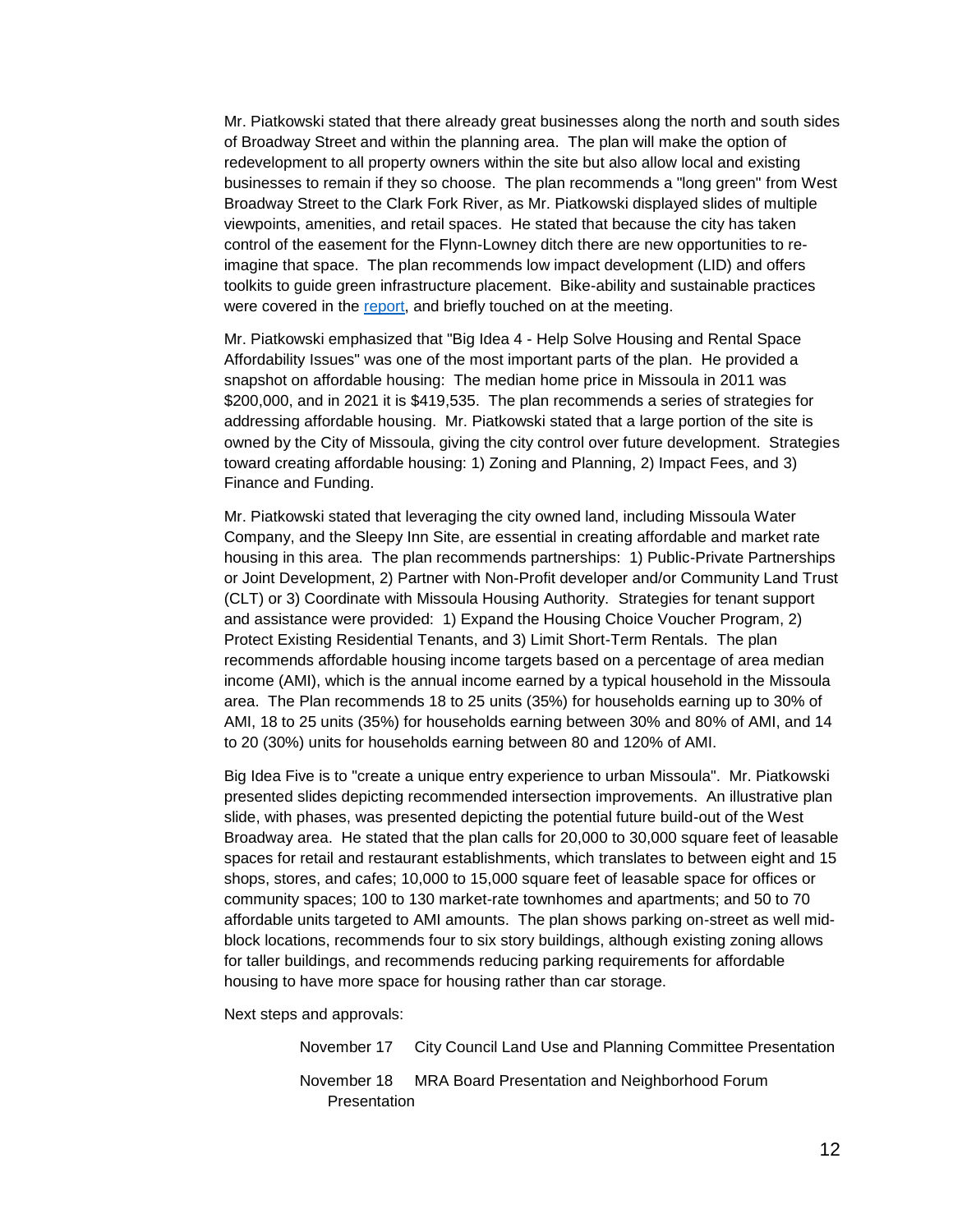December 6 City Council Public Hearing December 13 City Council Final Action Late December Big Sky Trust Fund Submission

Linda McCarthy, Downtown Business Improvement District, stated that her office has worked with Dover, Kohl & Partners for the last four years, and this is a deeper dive on the Downtown Master Plan approved in 2019 and is an addendum to that. She emphasized that these plans do two things: firstly, they help provide a process for neighborhoods to provide input; secondly, they provide predictability for investors, developers, property owners, and businesses.

#### **PUBLIC COMMENT PERIOD OPENED [7: 49 p.m.]**

No public comments.

### **PUBLIC COMMENT PERIOD CLOSED [7:57 p.m.]**

# **PLANNING BOARD COMMENTS/QUESTIONS [7: 58 p.m.]**

Mr. Pham noted that much of the land on the western edge of this proposal is private, currently owned by Blue Ribbon Auto. He asked what would happen if they choose not to relocate. Mr. Piatkowski stated that they had spoken to the owners of Blue Ribbon Auto, and they have their own vision for the future of their business. This business would be in Phase Two or Three; Phase One has the perpendicular main plaza, so a lot of activity, green space, commercial uses, and housing would be incorporated with that phase. The plan would still create a new neighborhood center even without the redevelopment of the Blue Ribbon Auto property and other privately held lands. The plan would be smaller in scale and size and have less residential density if this happened. Mr. Piatkowski explained that the plan offers and suggests various incentives to encourage private landowners to develop in accordance with the plan. He stated that because the overall site is within the urban renewal district Tax Increment Financing (TIF) could be used to incentivize redevelopment if the landowner would like to redevelop if certain criteria were met. Mr. Piatkowski stated that the underlying zoning for Blue Ribbon is a PUD, the rest of the area is commercial. This area is within the design excellence overlay gateway district, which adds additional criteria. Mr. Pham asked Mr. Piatkowski if he envisions this as more of a neighborhood center or a destination for the community as a whole, and the implications for parking associated with either of those options. Mr. Piatkowski stated that a lot of the recommendations regarding businesses within the publicly held land is to have local serving uses; things that could benefit those already living and working in the area. The intended focus is to support the local community and not be designed to be pulling in tourists, although there is a possibility it could become more heavily visited due to great restaurants and/or shops, so it is important to incorporate substantial Mountain Line bus service and shelters and have a good biking and walking trail network. Mr. Piatkowski stated that parking could still become an issue; there is a large enough area available for a parking garage on the privately owned land, if it is something that is needed. The cost of parking is extremely expensive, and that cost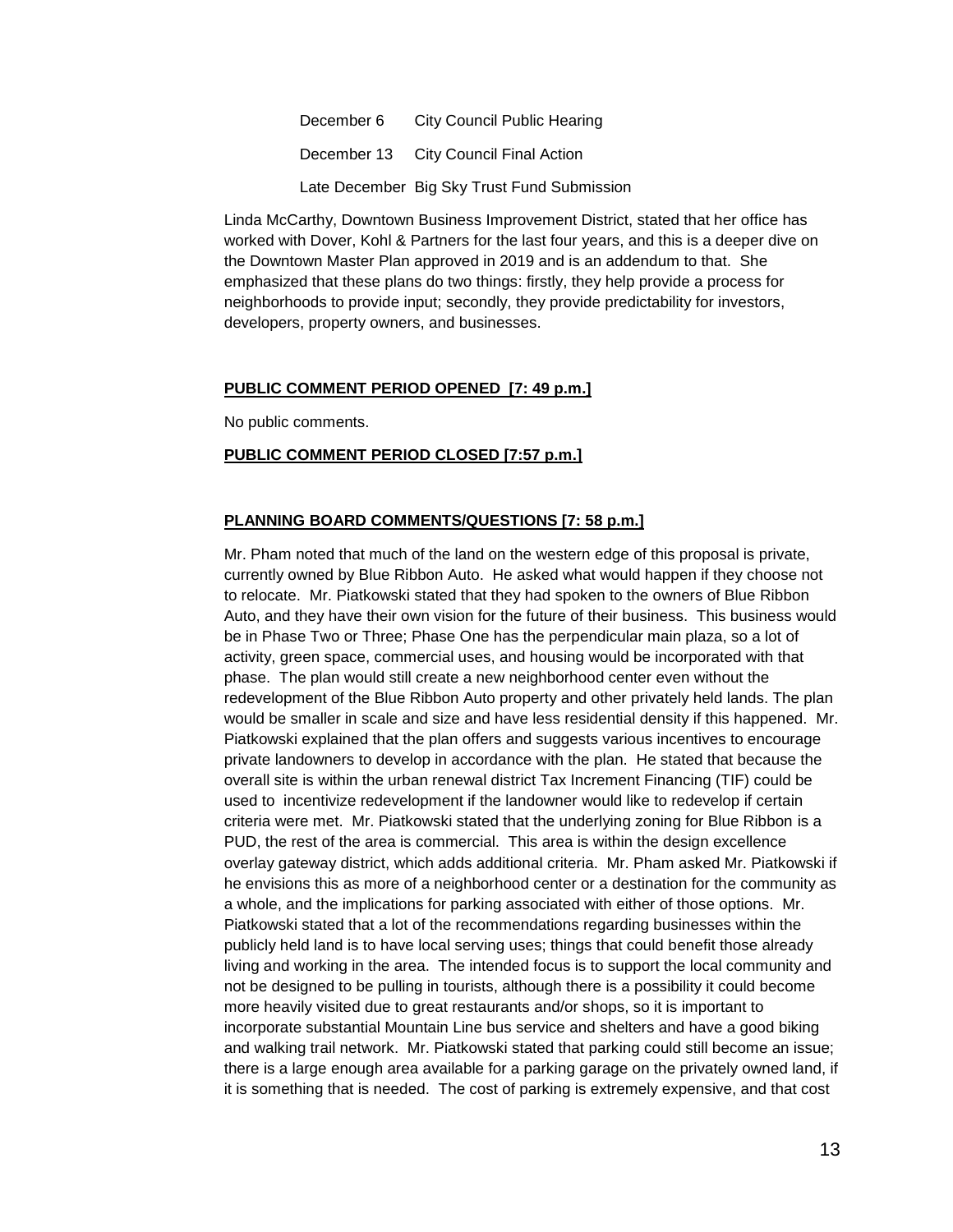would get passed along to tenants in the housing. To maintain affordability the amount of provided parking needs to be lowered or accommodated on surface lots or streets.

Ms. Costello works at Western Cider, 501 North California Street, and was pleased that this redevelopment project had so much public engagement. She added that the California Street Pedestrian Bridge is well used and would tie this newly developed area neighborhood center to the developments across the bridge.

Mr. Mefford stated that he personally sees this as another City driven project with City control. Missoula already has a lot of great spaces and affordability becomes difficult when great spaces are built using public dollars, which has to be paid for by somebody, somehow. Although it is great planning and looks beautiful, he does not feel community members can afford another one. The presentation identified that ten years ago the median home price in Missoula was \$200,000, and it is now \$419,535. If you looked at 3% annual escalation, that \$200,000 home should be \$269,000. In the past decade it has increased 107%, instead of a cost of living increase of 34%. Things being done right now widen that margin. Mr. Mefford emphasized that Missoula has a lot of public spaces, even to the point that relocating a golf course is being discussed to make room for more housing. He strongly felt that public monies should be focused on other projects. He recalled the City purchase of the Sleepy Inn at the onset of the COVID-19 pandemic and the condemnation process of Mountain Water Company so it could be acquired by the City. What is stop the City from condemning other properties to make way for housing? The City purchased more office space for Missoula Water Company as they were "crammed in their offices"; however, Mr. Mefford noted that the doors to the water company remain locked. He was not convinced about the feasibility and affordability of the project.

Mr. Morrissey stated that the West Broadway Gateway project sounds great, but he was curious why this "gateway" project is on only one side of Broadway Street. Was any consideration given to including the neighborhood across the street also? Mr. Piatkowski stated that the plan focuses south of West Broadway Street. The main reason for that is because that is where the Sleepy Inn and Missoula Water are located, so the City has control over that land. West Broadway Street is a state highway and controlled by Montana Department of Transportation (MDT) so what happens on that street is critical for making the connection between the north and south sides, but the City is limited in what it can do. The plan advocates improvements to facilitate safer crossings, and that has to be done in coordination with MDT. Most of the strategies focus on what the city can do with the city-controlled land on the southside of West Broadway Street.

Annette Marchesseault, Missoula Redevelopment Agency, City of Missoula stated that Mr. Piatkowski hit the major points on why the north side of West Broadway Street was not included in the original study area. The study area explicitly excluded West Broadway Street as that could take all of the attention, leaving none for the land uses outside of the boundary of the street. During the study Dover Kohl and Partners looked at the area across the street and it is very broad on what could happen on the north side of West Broadway Street. Ms. Marchesseault felt that future development north of West Broadway Street would be consistent with what is being proposed on the south side of the street in this Master Plan. The West Broadway corridor is part of the design excellence review process in the city, so any development on the north side of West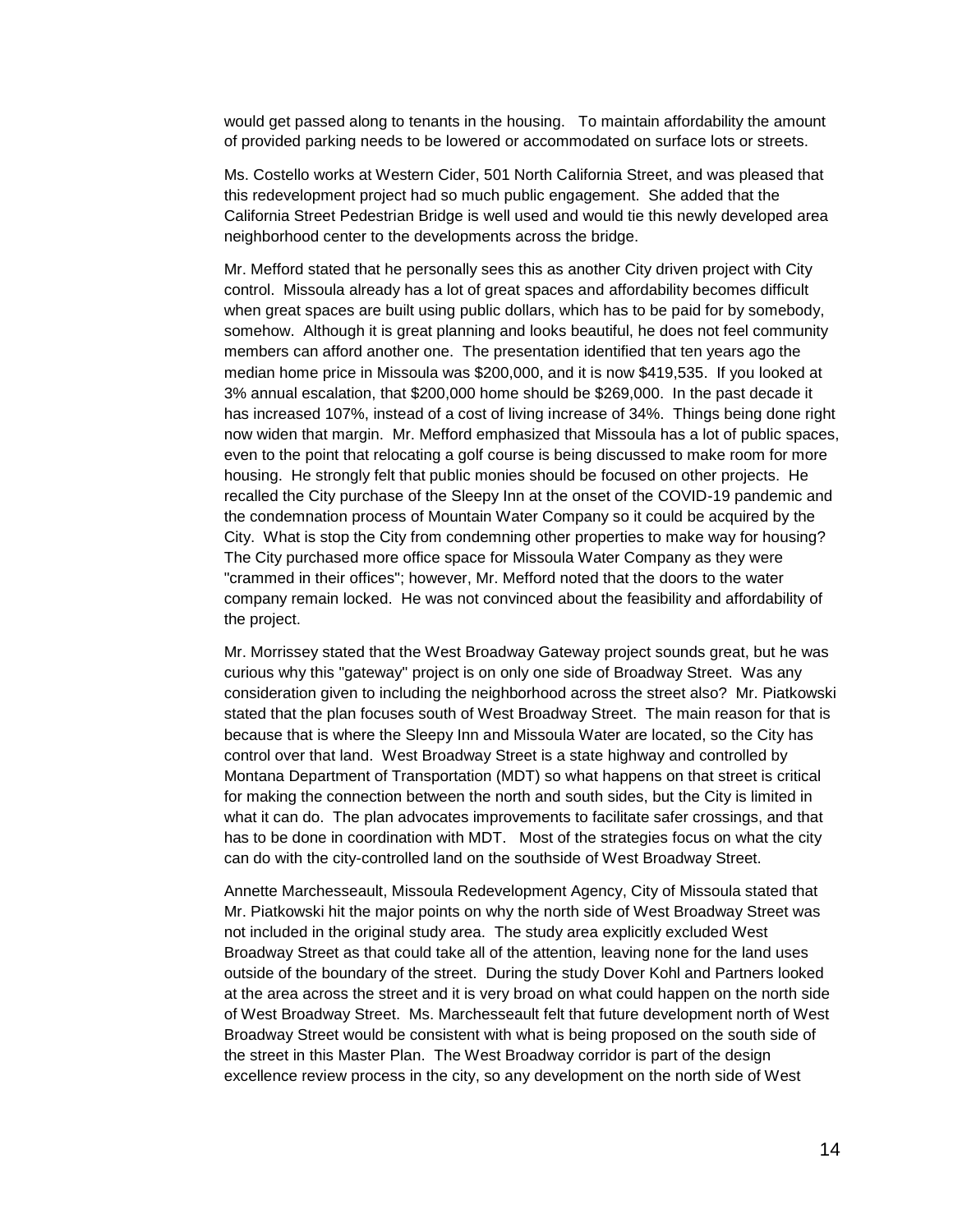Broadway Street needs to meet the design excellence criteria, which is in-line with what is being proposed in this Master Plan.

Mr. Piatkowski stated that funding will be in the form of grants, tax incentives through various federal programs for affordable housing, utilizing the opportunity zone for federal tax incentives, and direct funding through the urban renewal district. This urban renewal district is sunsetting in ten years, and TIF funding is proposed. He clarified that TIF financing are those monies generated within this specific area designated approximately 20-years ago which have to be re-used within that specific area for public purposes. Mr. Piatkowski stated this could be in the form of supporting different types of housing or building parks. As tax revenues increase within the study area the difference between what was being collected 20-years ago vs. the tax value now is put into a pool and reinvested within that area. This will not take general city funds but will utilize the TIF and the power of the urban renewal district, grants, the land value, and federal funding.

Ms. Morrissey asked Mr. Piatkowski if both the areas south and north of West Broadway Street were in the urban renewal district. Mr. Piatkowski and Ms. Marchesseault confirmed that they are in the same urban renewal district, and that TIF funding could still be utilized in the north area. Ms. Marchesseault stated that the area is also in Missoula's One Opportunity Zone, and design excellence is also a mechanism to get the kind of design they are seeking on the north side of West Broadway Street, as is TIF. She added that most likely assistance could be provided for building demolition or any sort of improvements within the public right-of-way. Whenever her office provides TIF assistance they request high excellence design of the developers. She felt there was a high likelihood that developers on both the north and south sides would be looking for TIF financing.

Mr. Sewell thanked the staff and presentation team for their report. He asked about impacts to the homeless population in this area and what percentage of new housing units would be dedicated to different levels of permanently affordable housing. He asked for details on how the percentages were decided. Mr. Piatkowski stated that those numbers arise from best practices for mixed income developments, which typically considers a 20-30% affordable market rate balance. The plan recommends that as a minimum and pushes for 50-70 units on the sites for affordable housing and tries to capture the spectrum of affordability from middle to lower income. He continued that the plan also recommends setting aside spaces for formerly homeless people to help with that issue. The plan ensures that this will be a mixed income community and the market rate components will help subsidize the cost of the more affordable units.

Ms. Costello asked about sustainability design standards. Mr. Piatkowski stated that when new public infrastructure is constructed the plan would recommend that sustainable and green infrastructure gets built above and beyond what the city might normally do. TIF can also be tied to green infrastructure and sustainability practices. Ms. McCarthy stated that the Zero Waste Plan for the City helps to initiate those types of projects and working with community partners and developers to do LEED buildings can help with that also. They have tools like TIF and Opportunity Funds to help leverage the private investment.

#### **MOTION MADE BY MS. COSTELLO, SECONDED BY MR. LOOMIS**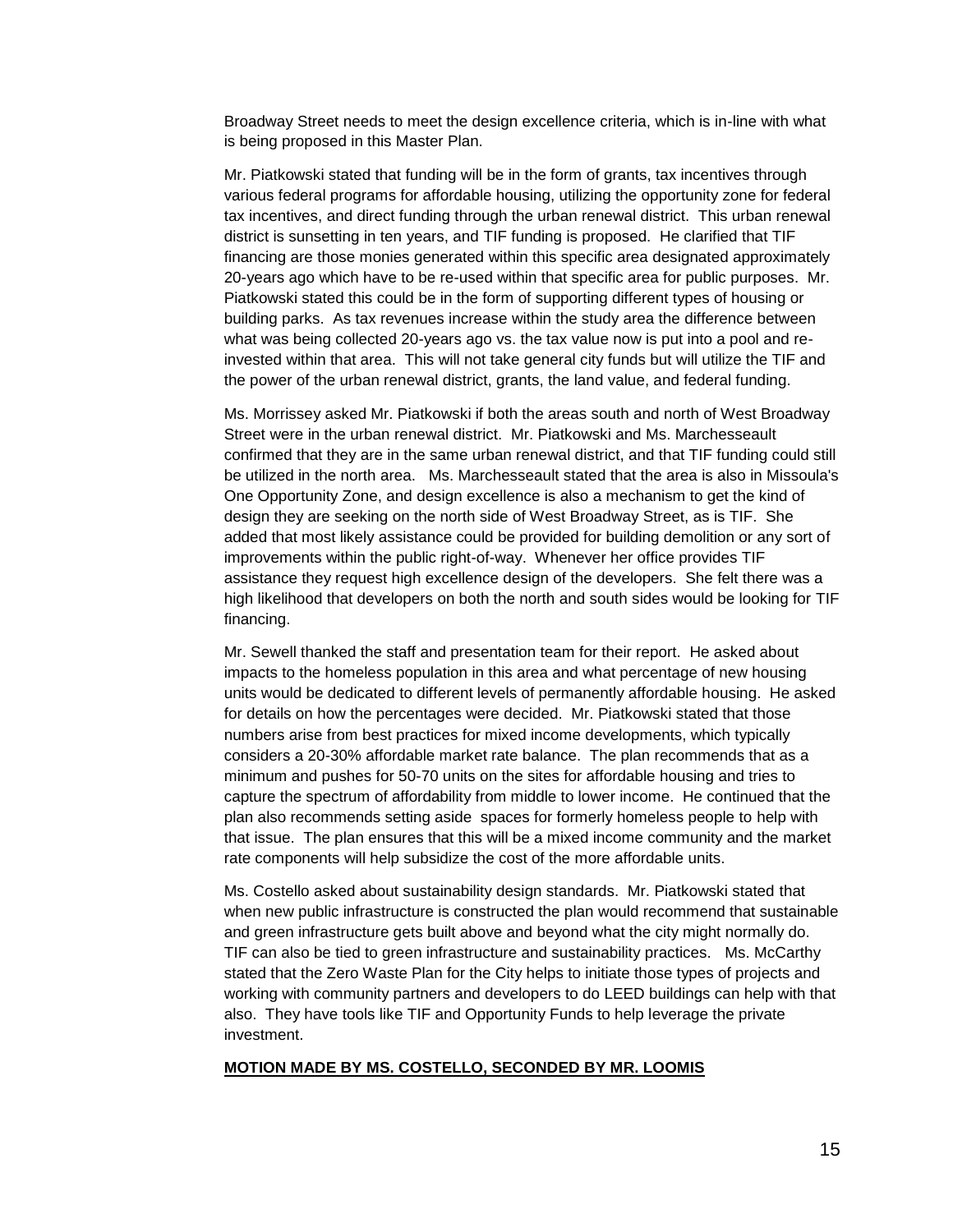Mr. Schroeder stated he would support the motion, he felt it is a good vision and a good plan with good community input. Mr. Loomis agreed with Mr. Schroeder. Mr. Sewell stated he would also support the plan and appreciated the public space and corridor leading to the river and it will create a sense of place, contributing to what makes the city special. Ms. Costello appreciated the proximity of housing to the downtown area. Mr. Morrissey stated he would support the motion but would have liked to see it on both sides of West Broadway Street in order to be a gateway.

**Moved by:** Ellie Costello **Seconded by:** Dave Loomis

BE IT RESOLVED THAT the Missoula Planning Board adopt the Envision West Broadway Community Master Plan as an amendment to the Downtown Missoula Master Plan, which is an amendment to the Our Missoula City Growth Policy; and,

BE IT FURTHER RESOLVED THAT the Missoula Planning Board recommends that the Missoula City Council adopt the Envision West Broadway Community Master Plan as an amendment to the Downtown Missoula Master Plan, which is an amendment to the Our Missoula City Growth Policy.

AYES: (6): Shane Morrissey, Josh Schroeder, Dave Loomis, Micah Sewell, Tung Pham, and Ellie Costello

NAYS: (1): Andy Mefford

ABSENT: (2): Sean McCoy, and Neva Hassanein

**Vote results: Approved (6 to 1)**

# **7. Communications and Special Presentations**

No communications nor special presentations.

# **8. Committee Reports**

Mr. Pham stated that the Transportation Policy Coordinating Committee (TPCC) met earlier in the day. [Link to the agenda for that meeting.](https://pub-missoula.escribemeetings.com/Meeting.aspx?Id=e44884e1-f602-4fee-90b4-36df4edd6e2e&Agenda=Agenda&lang=English) There was an amendment to the Long Range Transportation Plan (LRTP), the Orange Street Tunnel project was moved from illustrative to committed as a funding source was identified, the self-certification process was discussed in detail, and there was an amendment to the 2022-2026 Transportation Improvement Program.

# **9. Old Business**

# **9.1 US Hwy Follow-up Discussion**

Ms. Minnich, Missoula County Community and Planning Services (CAPS) stated that Mr. Schroeder had asked about the US Highway 93 corridor issues back in October. The initial discussion occurred at a Planning Board meeting on March 16, 2021. At that time Mr. Morrissey was on the TPCC and was going to bring it up to the representative from MDT at a TPCC meeting. They were originally going to try and get someone from MDT to come talk to the board and possibly provide a presentation. Mr. Morrissey received a response from MDT that they would like to interact with the Planning Board but had no information they would like to present. Ms. Minnich stated that they did provide a link to a